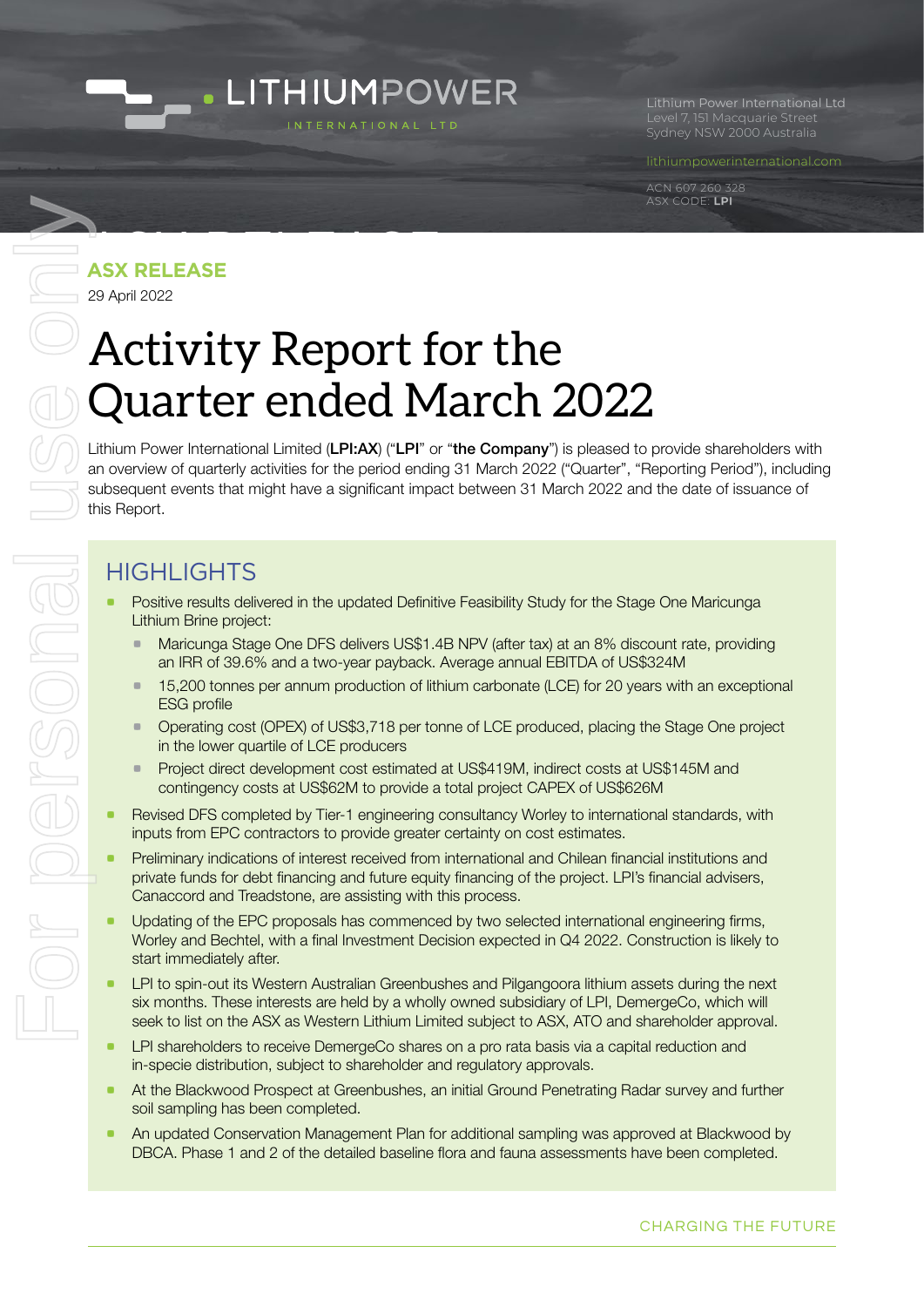#### **MARICUNGA – CHILE**

ASX RELEASE

#### **STAGE ONE – DEFINITIVE FEASIBILITY STUDY**

LPI provided details of the completed Definitive Feasibility Study (DFS) during the quarter for the Maricunga Stage One lithium brine project in northern Chile. The study confirms that the operation would be one of the world's lowest-cost producers of lithium carbonate, along with a solid ESG strategy to support a sustainable future.

DFS Highlights:

- a The updated Maricunga Stage One Lithium Brine project's Definitive Feasibility Study (DFS) supports 15,200 tonnes per annum production of lithium carbonate (LCE) for 20 years.
- Project NPV (leveraged basis) of US\$1.425B (after tax) at 8% discount rate, providing an IRR of 39.6% and a two-year payback. Estimated steady-state annual EBITDA of US\$324M.

|                          |                  | Leveraged (50%)    | <b>Pure Equity</b> |                    |  |
|--------------------------|------------------|--------------------|--------------------|--------------------|--|
| <b>NPV Discount Rate</b> | Pre-Tax<br>US\$M | After-Tax<br>US\$M | Pre-Tax<br>US\$M   | After-Tax<br>US\$M |  |
| <b>NPV 8%</b>            | 1,984            | 1,425              | 1.971              | 1,412              |  |
| <b>IRR</b>               | 44.5             | 39.6               | 33.4               | 29.3               |  |
| Project Payback (Years)  | 2                | $\overline{2}$     | 2.8                | 2.8                |  |

| $INTVO$ $70$                                                                                                                                                                                                                               | 1,YO4                                                                | 1,4ZJ                                           |              | 1,911 | 1,4            |  |  |  |
|--------------------------------------------------------------------------------------------------------------------------------------------------------------------------------------------------------------------------------------------|----------------------------------------------------------------------|-------------------------------------------------|--------------|-------|----------------|--|--|--|
| <b>IRR</b>                                                                                                                                                                                                                                 | 44.5                                                                 | 39.6                                            |              | 33.4  | 29             |  |  |  |
| Project Payback (Years)                                                                                                                                                                                                                    | $\mathbf{2}$                                                         |                                                 | $\mathbf{2}$ | 2.8   | $\overline{2}$ |  |  |  |
|                                                                                                                                                                                                                                            | Table 1: Summary of key economic parameters of the Stage One project |                                                 |              |       |                |  |  |  |
| Project operating cost places Maricunga among the most efficient producers, with an estimated OPEX of<br>US\$3,718 per tonne not including credit from potassium chloride (KCI) by-product. KCI production was n<br>considered in the DFS. |                                                                      |                                                 |              |       |                |  |  |  |
| <b>Average Operating Costs</b>                                                                                                                                                                                                             |                                                                      | US\$ / Tonne<br>Li <sub>2</sub> CO <sub>3</sub> |              |       |                |  |  |  |
| <b>Direct Costs</b>                                                                                                                                                                                                                        |                                                                      |                                                 |              |       |                |  |  |  |
| <b>Chemical Reactives and Reagents</b>                                                                                                                                                                                                     |                                                                      | 1,099                                           |              |       |                |  |  |  |
| Salt Harvesting                                                                                                                                                                                                                            | 266                                                                  |                                                 |              |       |                |  |  |  |
| Energy                                                                                                                                                                                                                                     |                                                                      | 1,164                                           |              |       |                |  |  |  |
| Memo: - Electrical                                                                                                                                                                                                                         |                                                                      | 342                                             |              |       |                |  |  |  |
| - Thermal                                                                                                                                                                                                                                  |                                                                      | 821                                             |              |       |                |  |  |  |
| Manpower                                                                                                                                                                                                                                   |                                                                      | 518                                             |              |       |                |  |  |  |
| Catering & Camp Services                                                                                                                                                                                                                   |                                                                      | 132                                             |              |       |                |  |  |  |
| Maintenance                                                                                                                                                                                                                                |                                                                      | 358                                             |              |       |                |  |  |  |
| Transport                                                                                                                                                                                                                                  |                                                                      | 181                                             |              |       |                |  |  |  |
| <b>Operational Cash Costs</b>                                                                                                                                                                                                              |                                                                      | 3,718                                           |              |       |                |  |  |  |
| <b>Indirect Costs</b>                                                                                                                                                                                                                      |                                                                      |                                                 |              |       |                |  |  |  |
| General & Administration                                                                                                                                                                                                                   |                                                                      | 146                                             |              |       |                |  |  |  |
| <b>Indirect Costs Subtotal</b>                                                                                                                                                                                                             |                                                                      | 146                                             |              |       |                |  |  |  |
| <b>Total Production Costs</b>                                                                                                                                                                                                              |                                                                      | 3,864                                           |              |       |                |  |  |  |

Table 2: Average Operating Costs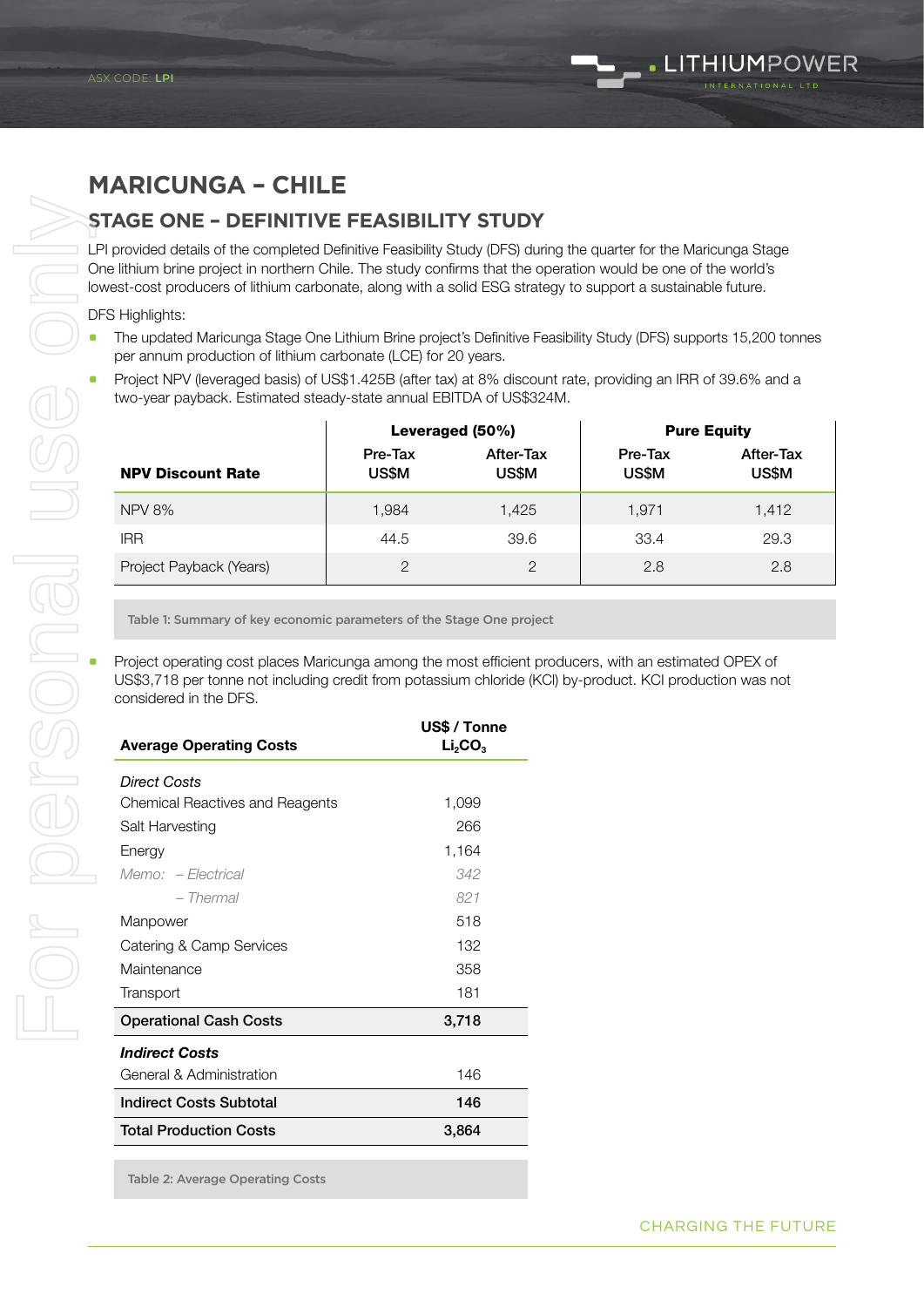a Project direct development cost estimated at US\$419M, indirect costs at US\$145M and contingency costs at US\$62M to provide a total project CAPEX of US\$626M.

. LITHIUMPOWER

| Projected<br><b>US\$,000</b> |
|------------------------------|
|                              |
|                              |
|                              |
|                              |
|                              |
|                              |
|                              |
|                              |
|                              |
|                              |
|                              |
|                              |

Table 3: Total Capital Expenditures

- An exceptional ESG profile aims to achieve carbon neutrality once the operation is fully commissioned, setting new standards for social relationships. A certification process led by Deloitte will continue during upcoming years as the project advances.
- Project infrastructure including water rights have been secured by long term contracts during project construction and operation. Access to the National Power Grid has been granted, ensuring future power supply including an important component of renewable energy.
- Revised DFS completed by Tier-1 engineering consultancy Worley to international standards, with cost inputs from EPC contractors to provide greater certainty on cost estimates. The Resource and Reserve estimates were prepared by water specialists Atacama Water.
- Preliminary indications of interest received from international and Chilean financial institutions and private funds for debt financing and future equity financing of the project. Finance processes will continue in coming months.
- Updating of the EPC proposals has commenced, with the Company working closely with the two shortlisted international engineering companies, Worley and Bechtel. A final proposal is due in approximately mid-2022. A final Investment decision is expected for 2022, with construction potentially to start immediately after.

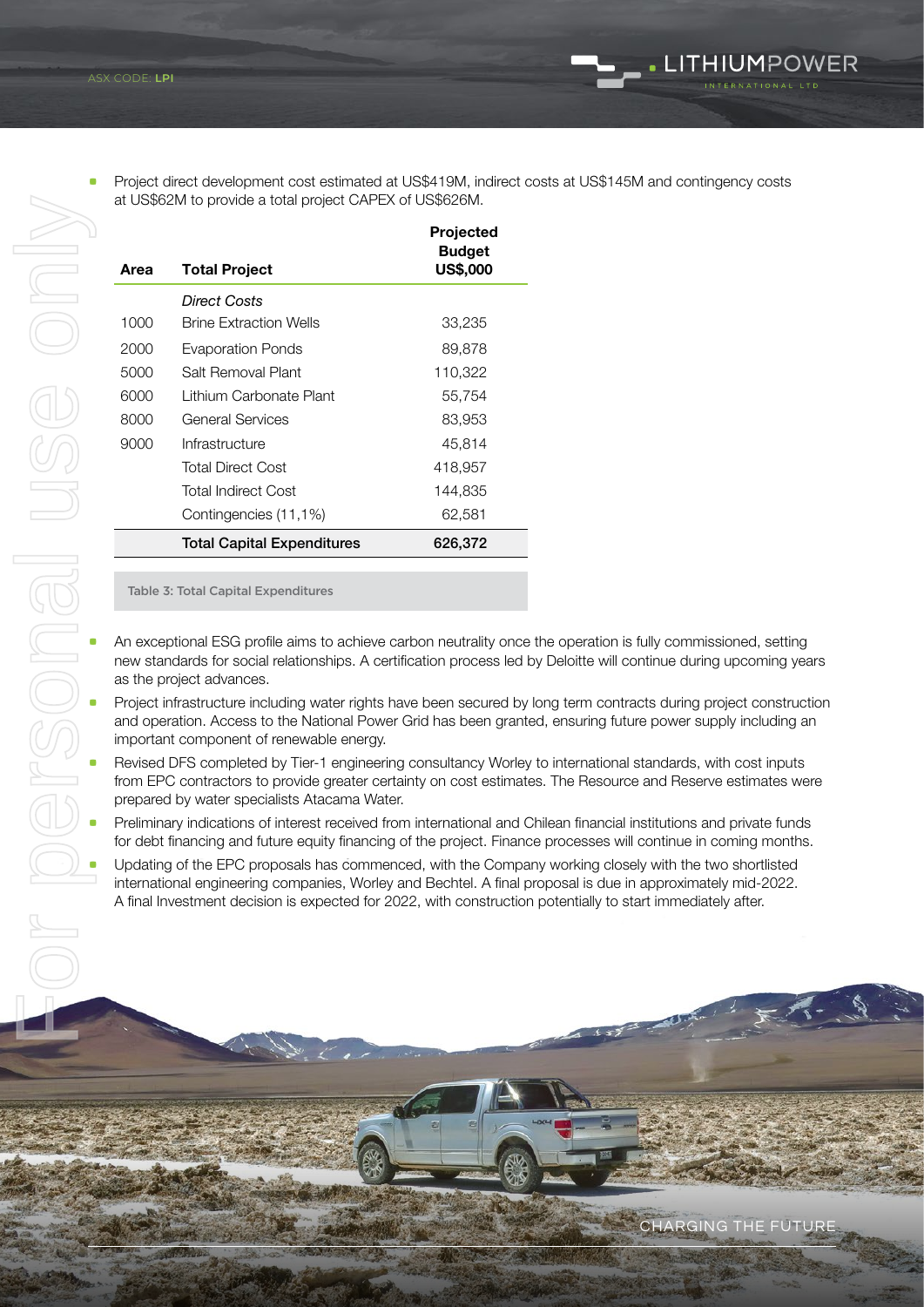## LITHIUMPOWER

**Process Diagram - Solar Evaporation Ponds** 



#### **OTHER MATTERS**

- Further to the release of the DFS in this quarter, Mitsui & Co Ltd (Mitsui) has advanced in its Due Diligence process. As previously advised, the non-binding MOU will likely progress to a binding agreement once this process is completed.
- In addition to the Mitsui non-binding MOU, the Company has received a number of unsolicited third-party inquiries from potential partners. The Company has engaged Canaccord and Treadstone to assist with reviews and responses to these enquires. They are all being assessed on their merit to determine the best outcome for all stakeholders. The Company's biggest asset is future production from Maricunga. The strategic decision to resist signing off-take contracts with third parties earlier in the project development life, has proven to be beneficial for long term and sustainable project value.
- MBS's technical engineering partner, GEA, has received brine from Maricunga to further test production processes. This work is being assisted by Outotec and Eurodia and is expected to commence early May. The target is to produce up to 10kg of battery grade  $Li<sub>2</sub>CO<sub>3</sub>$ .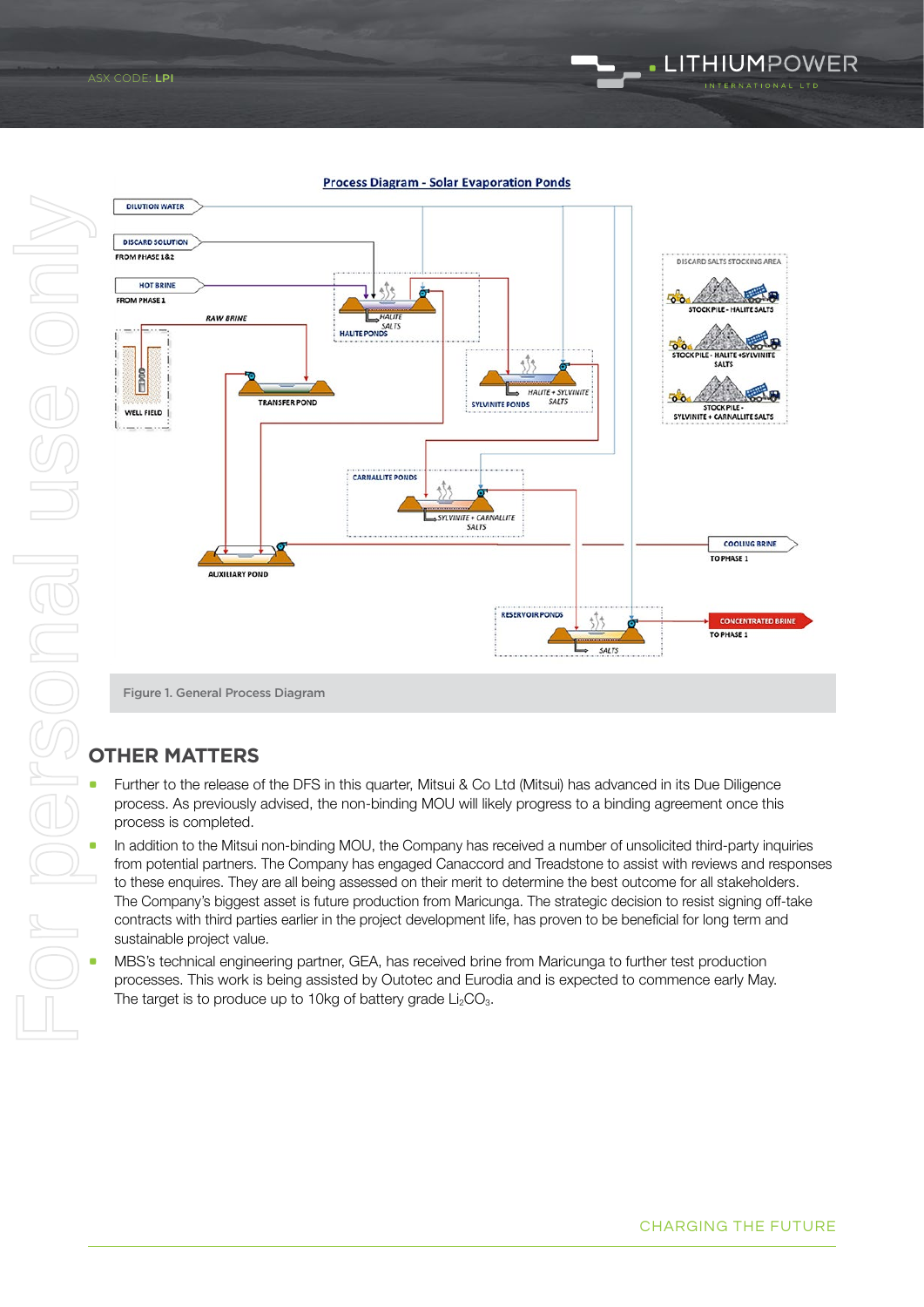### LITHIUMPOWER

### **WESTERN AUSTRALIA**

#### **GREENBUSHES PROJECT**

ASX RELEASE

**Blackwood Prospect – Greenbushes**

#### UltraGPR Survey

An UltraGPR survey (Ground Penetration Radar) orientation was conducted across parts of the Blackwood Survey. This was conducted to test whether it was likely to be applicable in exploring for concealed pegmatites. Five lines were run over parts of the prospect in areas both where pegmatites had been mapped and areas with little outcrop.

The GPR over known pegmatites proved successful. An interpretation with the data set outlined potential pegmatites that were previously not mapped. These units correspond with areas with low magnetic response in the recently flown Drone Magnetic Survey.

A 30 MHz UltraGPR unit that is suited to greater depths was used for this survey across east-west traverses to map and to identify sub-surface bodies that may correlate with a pegmatite. Much of the ground displays a heterogeneous response in the data, including many parabolic reflectors arising from reflections of surface vegetation, in turn dominating the bedrock reflectors. Depth of penetration for the GPR signal is considered exceptional, with sections showing reflections from depths up to 70m below the surface.

#### Soil Sampling on Dilutional Jogs on NW structures

An orientation soil sampling program of 42 samples on 300m x 300m spacing was completed at a newly defined target at the southern end of the Blackwood Prospect. Sampling was to be conducted both by conventional hand digging of pits and the use of a hand auger to attempt to reach the top of the bedrock sequence. The soil sampling was targeted interpreted NE trending dilutional jogs along the NW orientated structures. Small outcrops of pegmatites had already been identified within the dilutional jogs. Once the results of the orientation sampling have been returned, an infill program will be planned.

Samples were analysed at LabWest using their UltraFine process. Six duplicate samples (14%) were taken to check for repeatability.

The results show that the area is regionally anomalous in lithium. The highest value returned was 228 ppm lithium. The regional UltraFine sampling indicates that 40 ppm lithium in soil is anomalous. Thirty-two of the samples returned values greater or equal to 40 ppm Lithium.

A larger sampling program will now be completed.

#### **Greenbushes – Regional**

The updated Conservation Management Plan for tenements E70/4763 and E70/4774 was approved by the Department of Biodiversity, Conservation and Attractions (DBCA) and is now with the Department of Mines Industry Regulation and Safety (DMIRS). This is for a minor change to the program to increase the number of samples allowed to be collected from areas of State Forest and reducing the area that will be sampled. Once approved by the DMIRS, LPI will complete the regional laterite sampling program.

The CMP is required to facilitate the planned exploration, since the tenement covers land established and administered under the *Conservation and Land Management Act 1984* (CALM Act): State forest and other Department of Biodiversity, Conservation and Attractions (DBCA) managed lands.

#### **East Kirup Prospect - Greenbushes**

#### Baseline Flora and Fauna Surveys Completed

Two surveys have been completed to provide detailed baseline environmental information and to guide the development of a conservation management plan. These surveys were run over two seasons with the second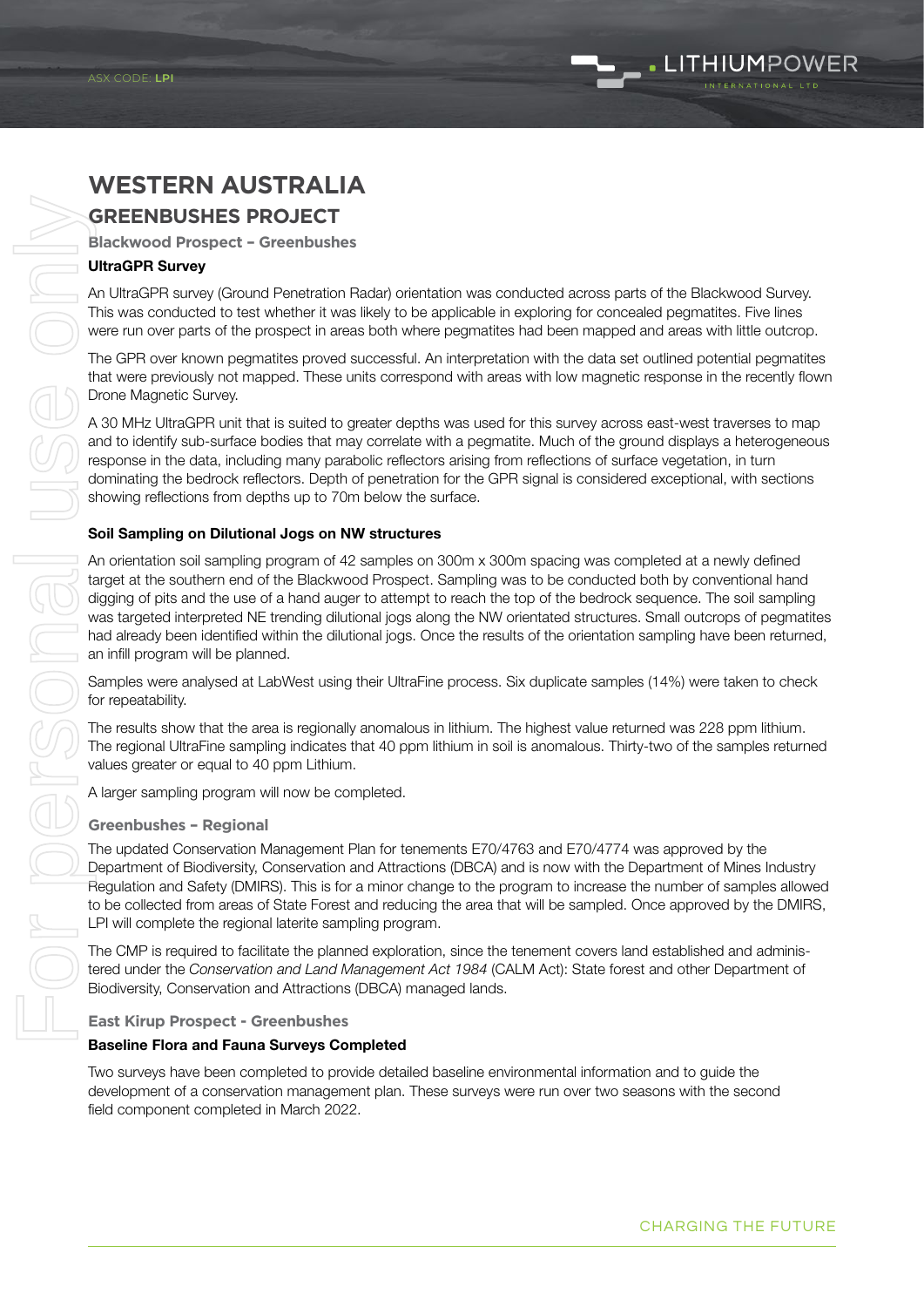

Figure 2: UltraGPR survey (Ground Penetration Radar) orientation survey completed at the Blackwood Prospect which lies on the Donnybrook Shear Zone that hosts the Greenbushes Mine. Five lines across strike were completed and compared to known outcrops, this successfully highlighted areas of potential concealed pegmatites.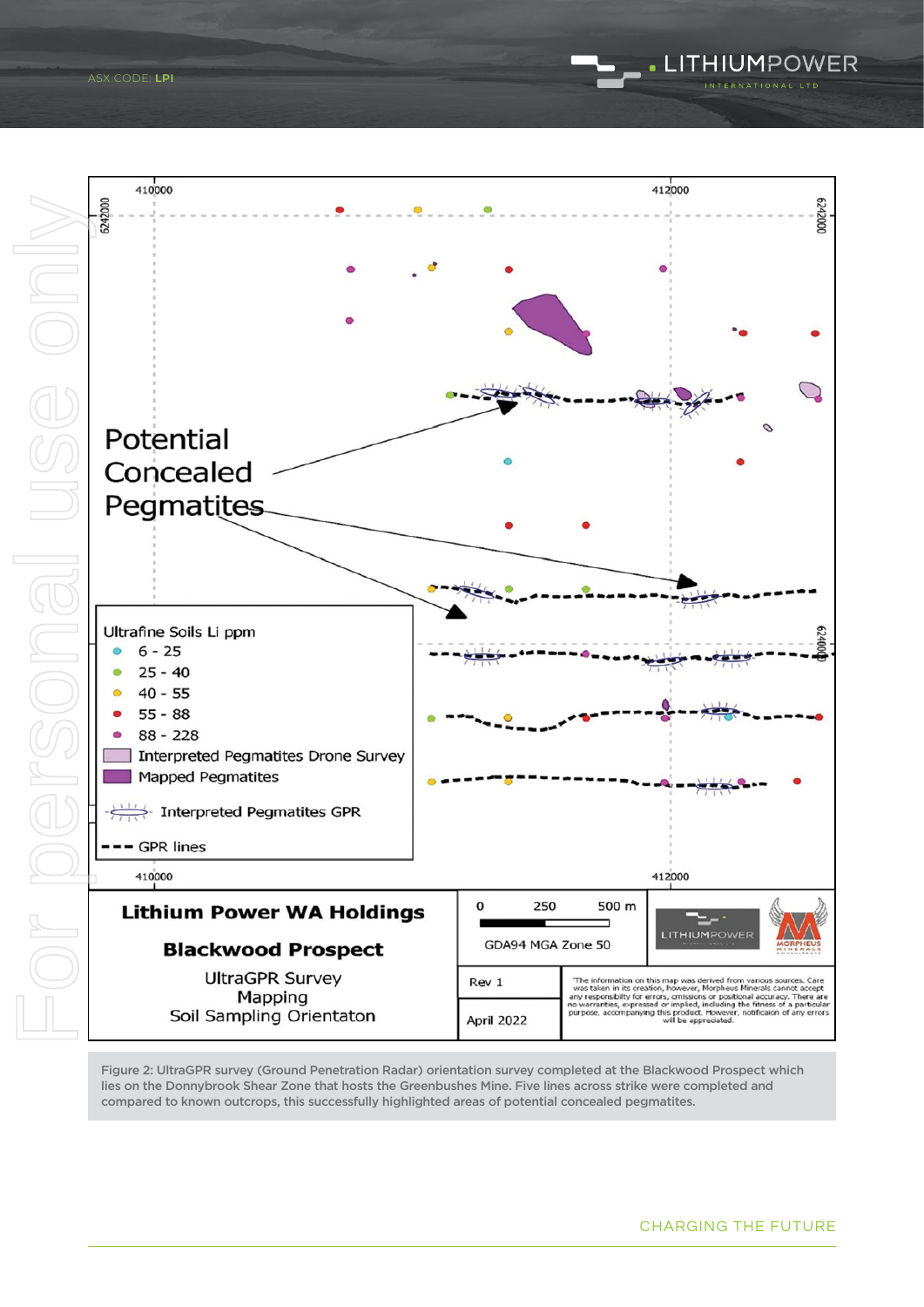These surveys will be used in future Conservation Management Plans. A key finding of the flora assessment was that no threatened flora listed under the *Biodiversity Conservation Act 2016* (BC Act) or the *Environment Protection and Biodiversity Conservation Act 1999* (EPBC Act) were recorded.

The final fauna report is still pending.

ASX RELEASE

#### **Pilgangoora Prospect – Soil Sampling**

The soil sampling program at Pilgangoora has been completed. A total of 544 samples were collected, including 10% as duplicates. The sampling (Figures 7 & 8) was aimed at closing off previously defined lithium anomalies associated with the identified greenstone belts, and also at investigating the potential of gold within a younger granite and its contact aureole.

This intrusive body is considered to have similarities to the Intrusive bodies where De Grey Mining has successfully defined a very significant gold resource at their Mallina Project, which includes the 6+ million-ounce Hemi deposit. The samples have been dispatched for analysis, with results due in the next month.

### **CORPORATE UPDATE**

#### **DEMERGER OF LITHIUM POWER WA HOLDINGS PTY LTD ("LPIWA")**

During the quarter, LPI announced its intention to demerge its Western Australian hard rock lithium assets (the "Demerger"). The Demerger will create a dedicated, WA-focused lithium exploration company with the management team and resources to realise the value of the WA assets. The Demerger will enable LPI to focus on developing its Maricunga Lithium Brine Project in Chile.

The Company is pleased to announce that the demerged entity will be re-named Western Lithium Ltd (from Lithium Power WA Holdings Pty Ltd). A new constitution has been adopted and Western Lithium has applied to the Australian Securities and Investment Commission to change its status to a public company in preparation for the demerger.

LPI's and Western Lithium's advisers are continuing preparations for the LPI shareholder meeting materials and Western Lithium's capital raising and application for admission to the official list of the Australian Securities Exchange. An ASX code, "WLI", has been reserved for the demerged company.

The Company has had a number of meetings with the Australian Taxation Office and has submitted a formal application for rollover relief for LPI shareholders. The allotment of shares on a pro-rata basis at record date will trigger an income event for shareholders, so the Company has applied for rollover relief, which is commonly approved in such a transaction.

Full financial statements for the last three-and-a-half years have been completed for Western Lithium and are in the final stages of being audited. The statements are required for the Prospectus and other requirements associated with the listing of Western Lithium.

The new venture is in advanced discussions with potential Directors and executive team members for the Western Australia-based board.

The Company is negotiating for the acquisition of additional West Australian tenements prior to the proposed Demerger, with non-binding Term Sheets having been signed. The Company is in the process of completing its final due diligence review and other conditions precedent to these transactions. The Company advises that it is now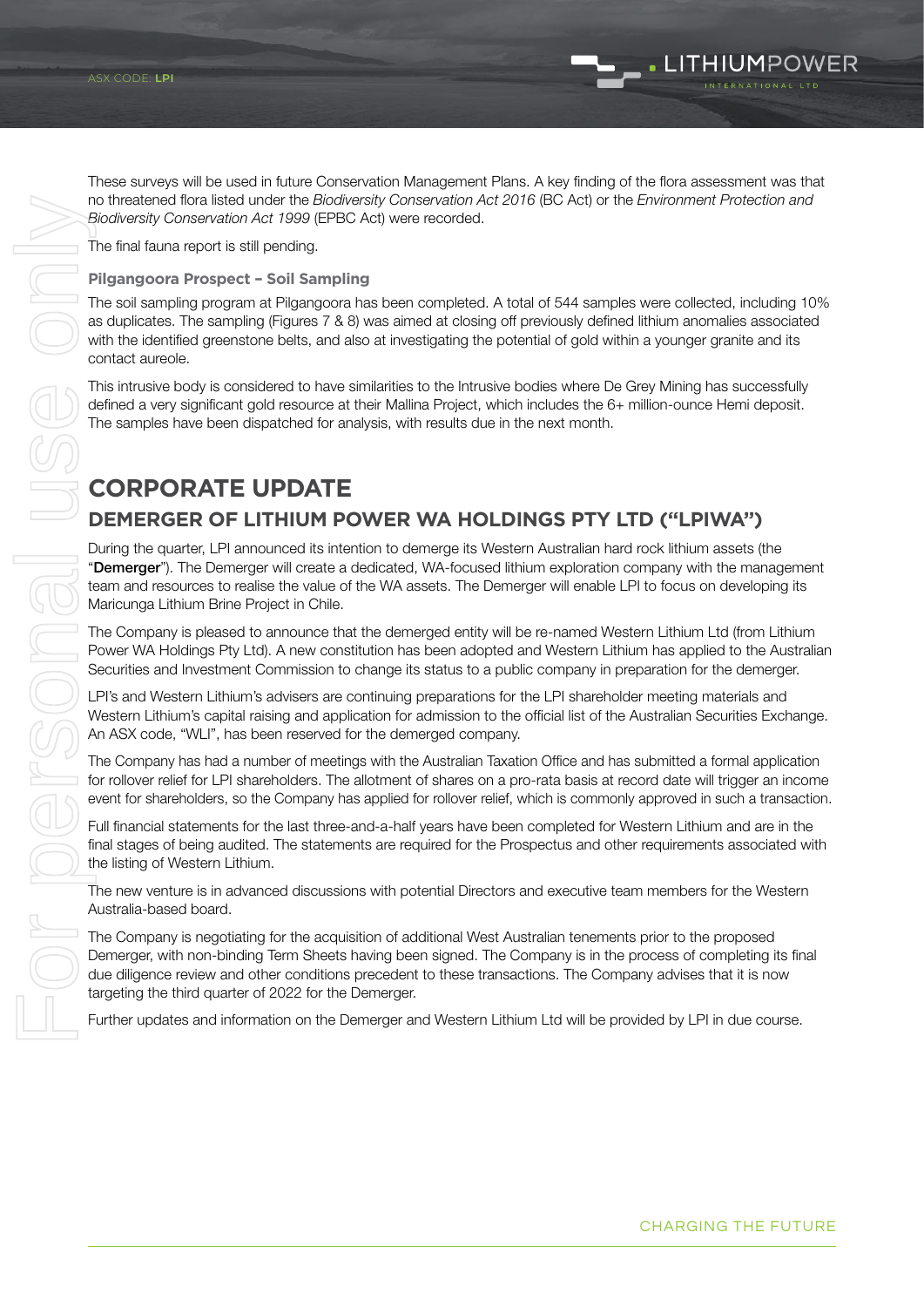### $\_$  . LITHIUMPOWER

#### **MARKETING ACTIVITIES**

ASX RELEASE

Following the successful 121 Mining Investment APAC marketing event in November 2021, when 23 half hour investor meetings were taken via video conference, the Company engaged in the 121 Mining Investment EMEA marketing event in February 2022 and a second 121 Mining Investment APAC marketing event in March 2022.

Some 49 x 30-minute video conference meetings were taken in the 121 Mining Investment EMEA event and the 121 Mining Investment APAC event. These meetings have seen a number of new shareholders on the register, along with other potential long-term benefits for Company, with third-parties.

With local and international travel restrictions being eased, the Company has committed to number of local and international conferences for the remainder of 2022.

The Company will be in person and/or presenting at the following events for the remainder of 2022:

- a the CG Global Metals and Mining Conference, Palm Desert, California 15–17 May 2022
- a the Lithium Supply and Battery Raw Materials 2022 event in Phoenix, Arizona 27–29 June 2022
- a the Noosa Mining Investor Conference 20–22 July 2022
- the 121 Mining Investment conference New York 5–6 October 2022
- a the 121 Mining Investment conference Singapore 6–7 October 2022
- a the Mines and Money IMARC conference Melbourne 17–19 October 2022
- the 121 Mining Investment conference Frankfurt 16–17 November 2022; and
- a the 121 Mining Investment conference London 22–23 November 2022.

#### **APPENDIX 5B**

The Appendix 5B quarterly cashflow report for the quarter ended 31 March 2022, is submitted separately.

The Company had a cash balance of AU\$10.6m as of 31 March 2022.

This amount is currently held in the Company's bank accounts in Australia and Chile, in Australian dollars or US dollars. The Australian dollar equivalents were calculated using the closing foreign exchange spot rate on 31 March 2022.

The major movement in cash for the period was a capital call from Minera Salar Blanco for US\$1.9m.

Total funds within the Maricunga Joint Venture at the end of the quarter totalled US\$505k.

#### **PAYMENTS TO RELATED PARTIES OF THE COMPANY AND THEIR ASSOCIATES**

Section 6.1 Appendix 5B description of payments to related parties of the Company.

| Directors Fees                          | \$170.000 | Three months' salary and superannuation paid to the<br>Australian based Directors via the company payroll |
|-----------------------------------------|-----------|-----------------------------------------------------------------------------------------------------------|
| DHJPLM Pty Ltd Rental for Sydney office | \$36.000  | Mr Hannon is a Director and shareholder of DHJPM Pty Ltd                                                  |

#### **RELEASE OF THE AUDITED INTERIM REPORT**

The Company released the audited reports for the half year ended 31 December 2022 on 15 March 2022.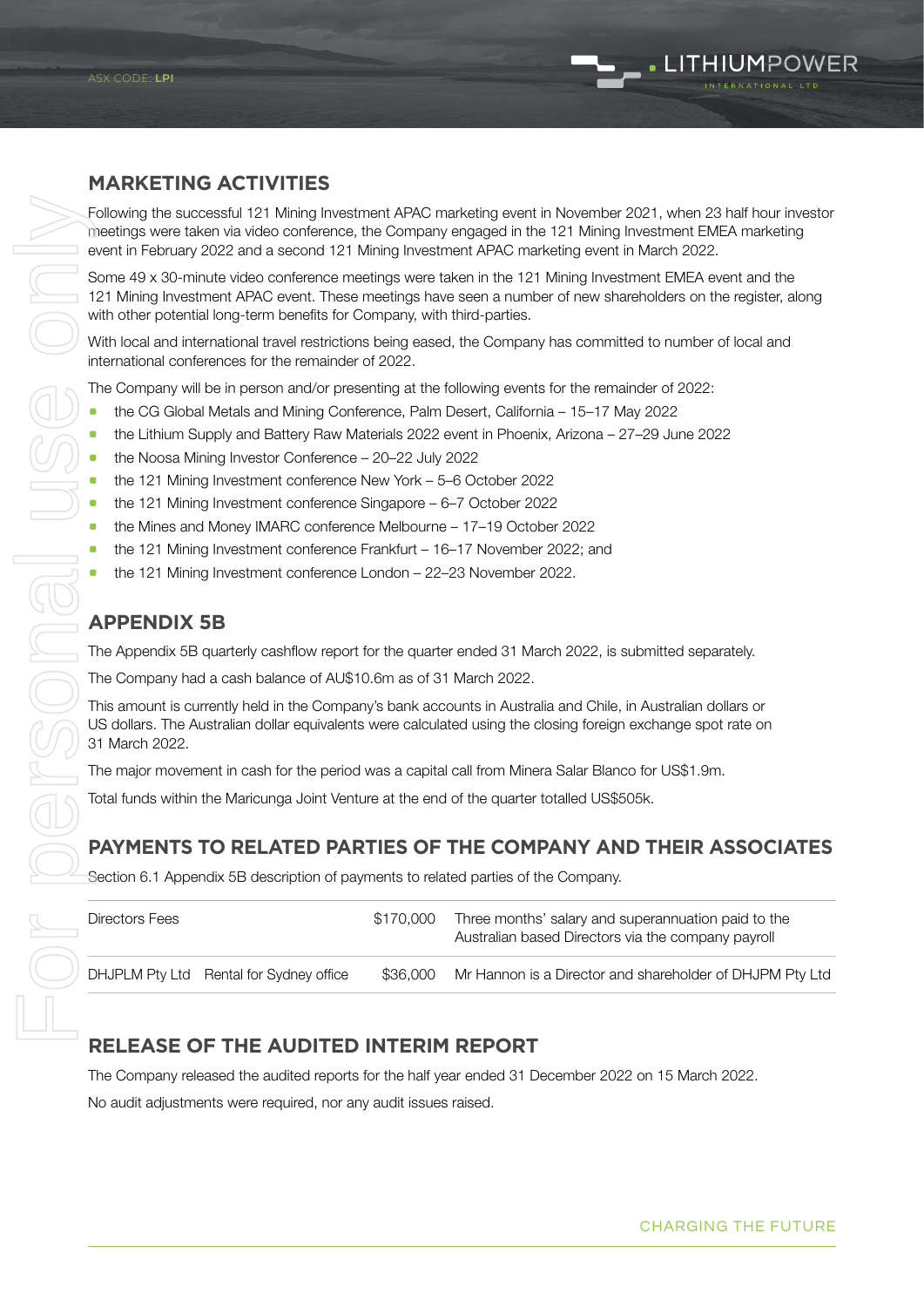#### **CAPITAL STRUCTURE**

ASX RELEASE

- **349.1 M Ordinary Shares on issue; and**
- **12.5 M Share Appreciation Rights on Issue**

The changes from the previous quarter capital structure were:

- The conversion of 375,000 \$0.60 unlisted options; and
- The cancellation of 375,000 \$0.60 unlisted options

#### **MINING TENEMENTS HELD**

The below table lists the mining tenement interests held by the Company at the end of the quarter ended 31 March 2021.

| Location /<br>permit name                     | Permit / exploration<br>number   | Registered<br>holder | Area in<br>hectares | Permit<br>term expiry | Interest contractual right             |
|-----------------------------------------------|----------------------------------|----------------------|---------------------|-----------------------|----------------------------------------|
| <b>Chile</b>                                  |                                  |                      |                     |                       |                                        |
| Maricunga, Chile<br>- Cocina - 10/27          | Old Code (1932)<br>03201-2110-19 | MSB / LPISPA         | 450                 | N/A                   | MSB 100% of which<br>LPISPA owns 51.6% |
| Maricunga, Chile<br>- San Francisco -<br>1/10 | Old Code (1932)<br>03201-0006-2  | MSB / LPISPA         | 425                 | N/A                   | MSB 100% of which<br>LPISPA owns 51.6% |
| Maricunga, Chile<br>- Despreciada - 6/7       | Old Code (1932)<br>03201-0007-0  | MSB / LPISPA         | 100                 | N/A                   | MSB 100% of which<br>LPISPA owns 51.6% |
| Maricunga, Chile<br>$-$ Salamina $-1/3$       | Old Code (1932)<br>03201-0005-4  | MSB / LPISPA         | 150                 | N/A                   | MSB 100% of which<br>LPISPA owns 51.6% |
| Maricunga, Chile<br>$-$ Litio 1 $-$ 1/29      | New Code (1983)<br>03201-6516-4  | MSB / LPISPA         | 131                 | N/A                   | MSB 100% of which<br>LPISPA owns 51.6% |
| Maricunga, Chile<br>$-$ Litio 2 $-$ 1/30      | New Code (1983)<br>0321-6517-2   | MSB / LPISPA         | 143                 | N/A                   | MSB 100% of which<br>LPISPA owns 51.6% |
| Maricunga, Chile<br>$-$ Litio 3 $-$ 1/30      | New Code (1983)<br>03201-6518-0  | MSB / LPISPA         | 286                 | N/A                   | MSB 100% of which<br>LPISPA owns 51.6% |
| Maricunga, Chile<br>$-$ Litio 4 – 1/60        | New Code (1983)<br>03201-6519-9  | MSB / LPISPA         | 300                 | <b>NA</b>             | MSB 100% of which<br>LPISPA owns 51.6% |
| Maricunga, Chile<br>$-$ Litio $5 - 1/60$      | New Code (1983)<br>03201-6520-2  | MSB / LPISPA         | 297                 | N/A                   | MSB 100% of which<br>LPISPA owns 51.6% |
| Maricunga, Chile<br>$-$ Litio 6 $-$ 1/60      | New Code (1983)<br>03201-6521-0  | MSB / LPISPA         | 282                 | N/A                   | MSB 100% of which<br>LPISPA owns 51.6% |
| Maricunga, Chile<br>- Blanco                  | New Code (1983)<br>$- N/A$       | MSB / LPISPA         | 1,800               | N/A                   | MSB 100% of which<br>LPISPA owns 51.6% |
| Maricunga, Chile<br>– Camp                    | New Code (1983)<br>$- N/A$       | MSB / LPISPA         | 100                 | N/A                   | MSB 100% of which<br>LPISPA owns 51.6% |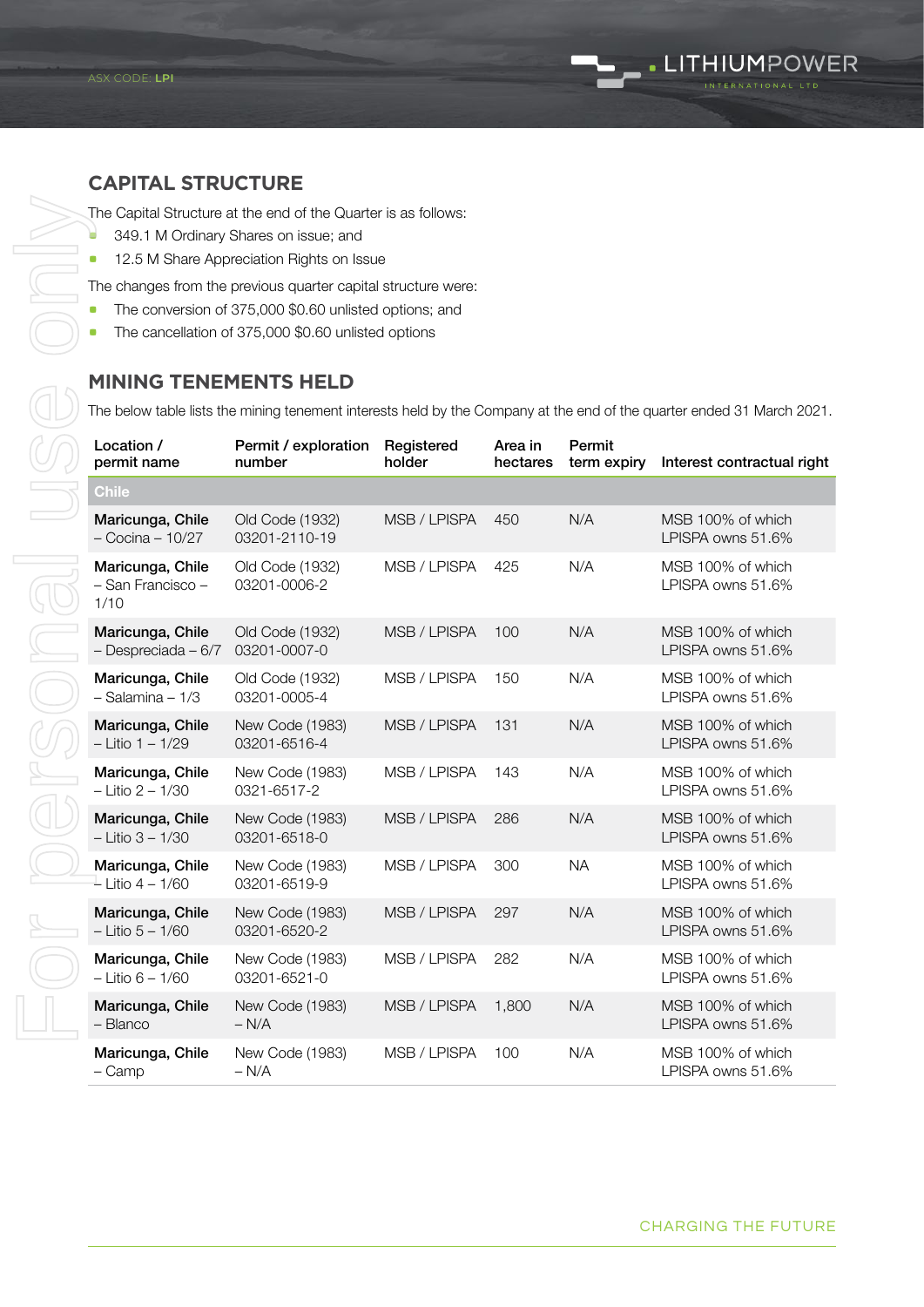|                                                                                                                                                                                                                                                                                                                                                                                         | Location /<br>permit name                                                                                                                                                                                                                                                                                                                                                                                                                                                                                                                                                                                                                                                                             | Permit / exploration<br>number                            | Registered<br>holder     | Area in<br>hectares | Permit<br>term expiry  | Interest contractual right |
|-----------------------------------------------------------------------------------------------------------------------------------------------------------------------------------------------------------------------------------------------------------------------------------------------------------------------------------------------------------------------------------------|-------------------------------------------------------------------------------------------------------------------------------------------------------------------------------------------------------------------------------------------------------------------------------------------------------------------------------------------------------------------------------------------------------------------------------------------------------------------------------------------------------------------------------------------------------------------------------------------------------------------------------------------------------------------------------------------------------|-----------------------------------------------------------|--------------------------|---------------------|------------------------|----------------------------|
|                                                                                                                                                                                                                                                                                                                                                                                         | Australia                                                                                                                                                                                                                                                                                                                                                                                                                                                                                                                                                                                                                                                                                             |                                                           |                          |                     |                        |                            |
|                                                                                                                                                                                                                                                                                                                                                                                         | <b>WA Greenbushes</b><br>- Balingup                                                                                                                                                                                                                                                                                                                                                                                                                                                                                                                                                                                                                                                                   | E70/4763                                                  | <b>LPIWA</b>             | 19,120              | 17/03/2026             | 100%                       |
|                                                                                                                                                                                                                                                                                                                                                                                         | <b>WA Greenbushes</b><br>- Brockman Hwy                                                                                                                                                                                                                                                                                                                                                                                                                                                                                                                                                                                                                                                               | E70/4774                                                  | <b>LPIWA</b>             | 5,049               | 21/03/2026             | 100%                       |
|                                                                                                                                                                                                                                                                                                                                                                                         | <b>WA Greenbushes</b><br>- Greenbushes                                                                                                                                                                                                                                                                                                                                                                                                                                                                                                                                                                                                                                                                | E01/0003                                                  | <b>LPIWA</b>             | 2,851               | Application<br>pending | 100%                       |
|                                                                                                                                                                                                                                                                                                                                                                                         | <b>WA Greenbushes</b><br>- Wellington                                                                                                                                                                                                                                                                                                                                                                                                                                                                                                                                                                                                                                                                 | E70/6093                                                  | <b>LPIWA</b>             | 2,001               | Application<br>pending | 100%                       |
|                                                                                                                                                                                                                                                                                                                                                                                         | <b>WA East Pilbara</b><br>- Pilgangoora                                                                                                                                                                                                                                                                                                                                                                                                                                                                                                                                                                                                                                                               | E45/4610                                                  | <b>LPIWA</b>             | 6,714               | 17/10/2026             | 100%                       |
|                                                                                                                                                                                                                                                                                                                                                                                         | <b>WA East Pilbara</b><br>- Tabba Tabba                                                                                                                                                                                                                                                                                                                                                                                                                                                                                                                                                                                                                                                               | E45/4637                                                  | <b>LPIWA</b>             | 6,412               | 11/05/2022             | 100%                       |
|                                                                                                                                                                                                                                                                                                                                                                                         | <b>WA East Pilbara</b><br>- Strelley                                                                                                                                                                                                                                                                                                                                                                                                                                                                                                                                                                                                                                                                  | E45/4638                                                  | Carnaby<br>Resources Ltd | 6,421               | N/A                    | LPI retains all Li rights  |
|                                                                                                                                                                                                                                                                                                                                                                                         |                                                                                                                                                                                                                                                                                                                                                                                                                                                                                                                                                                                                                                                                                                       |                                                           |                          |                     |                        |                            |
|                                                                                                                                                                                                                                                                                                                                                                                         |                                                                                                                                                                                                                                                                                                                                                                                                                                                                                                                                                                                                                                                                                                       | <b>COMPETENT PERSON'S STATEMENT - GREENBUSHES PROJECT</b> |                          |                     |                        |                            |
|                                                                                                                                                                                                                                                                                                                                                                                         | The information contained in this ASX release relating to Exploration Targets, Exploration Results and resources has<br>been compiled by Mr Ian Miles. Mr Miles is a Geologist and is a Member of the Australian Institute of Geoscientists<br>(AIG). Mr Miles has sufficient experience relevant to the style of mineralisation and type of deposit under consideration<br>and to the activity being undertaken to qualify as a competent person as defined in the 2012 edition of the Australasian<br>Code for Reporting of Exploration Results, Mineral Resources and Ore Reserves. He is also a Qualified Person as defined<br>by Canadian Securities Administrators' National Instrument 43-101. |                                                           |                          |                     |                        |                            |
| Mr Miles is an employee of Morpheus Minerals Consultants Pty Ltd and an independent consultant to Lithium Power<br>International. Mr Miles consents to the inclusion in this announcement of this information in the form and context in<br>which it appears. The information in this announcement is an accurate representation of the available data from the<br>Greenbushes project. |                                                                                                                                                                                                                                                                                                                                                                                                                                                                                                                                                                                                                                                                                                       |                                                           |                          |                     |                        |                            |

#### **COMPETENT PERSON'S STATEMENT – GREENBUSHES PROJECT**

Mr Miles is an employee of Morpheus Minerals Consultants Pty Ltd and an independent consultant to Lithium Power International. Mr Miles consents to the inclusion in this announcement of this information in the form and context in which it appears. The information in this announcement is an accurate representation of the available data from the Greenbushes project.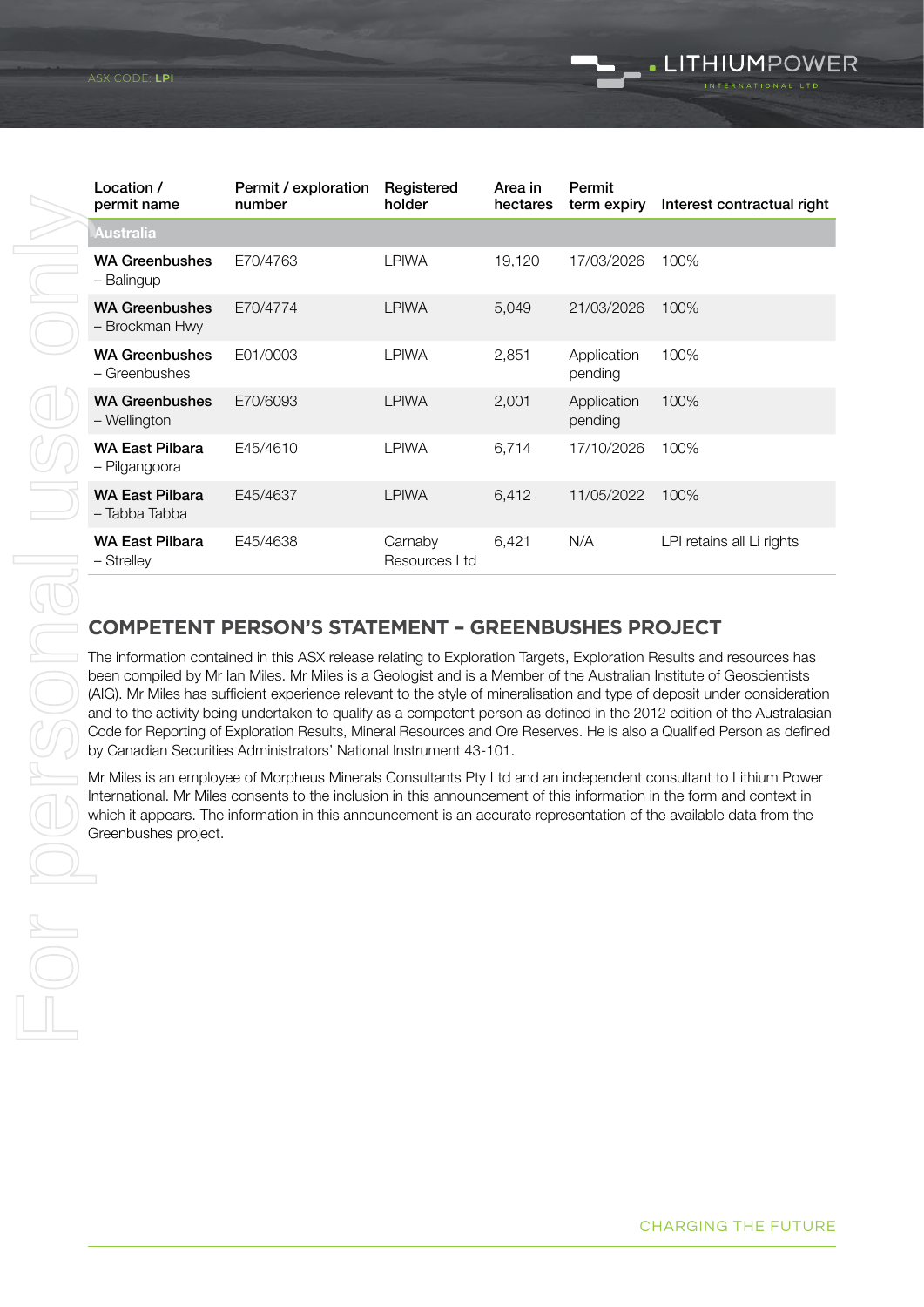#### **APPENDIX 1 – JORC CODE, 2012 EDITION – TABLE 1 REPORT: GREENBUSHES PROJECT**

#### **SECTION 1 SAMPLING TECHNIQUES AND DATA**

| Criteria                 | <b>JORC Code explanation</b>                                                                                                                                                                                                                                                                                                                                                                                                                                                                                                                                                                                                                                                                                                                                                                                                                                                                                                                                                                                                                                                                                                                              | <b>Considerations for Mineral Brine Projects</b>                                                                                                                                                                                                                                                                                                                                                                                                                                                                                                                                                                                                                                                                                                                                                                                                                                                                                                                             |
|--------------------------|-----------------------------------------------------------------------------------------------------------------------------------------------------------------------------------------------------------------------------------------------------------------------------------------------------------------------------------------------------------------------------------------------------------------------------------------------------------------------------------------------------------------------------------------------------------------------------------------------------------------------------------------------------------------------------------------------------------------------------------------------------------------------------------------------------------------------------------------------------------------------------------------------------------------------------------------------------------------------------------------------------------------------------------------------------------------------------------------------------------------------------------------------------------|------------------------------------------------------------------------------------------------------------------------------------------------------------------------------------------------------------------------------------------------------------------------------------------------------------------------------------------------------------------------------------------------------------------------------------------------------------------------------------------------------------------------------------------------------------------------------------------------------------------------------------------------------------------------------------------------------------------------------------------------------------------------------------------------------------------------------------------------------------------------------------------------------------------------------------------------------------------------------|
| Sampling<br>techniques   | Nature and quality of sampling (eg cut<br>O<br>channels, random chips, or specific<br>specialised industry standard measurement<br>tools appropriate to the minerals under<br>investigation, such as down hole gamma<br>sondes, or handheld XRF instruments, etc).<br>These examples should not be taken as<br>limiting the broad meaning of sampling.<br>Include reference to measures taken to<br>$\blacksquare$<br>ensure sample representivity and the<br>appropriate calibration of any measurement<br>tools or systems used.<br>Aspects of the determination of mineralisa-<br>O<br>tion that are Material to the Public Report.<br>In cases where 'industry standard' work has<br>O<br>been done this would be relatively simple<br>(eg 'reverse circulation drilling was used to<br>obtain 1 m samples from which 3 kg was<br>pulverised to produce a 30 g charge for fire<br>assay'). In other cases more explanation may<br>be required, such as where there is coarse<br>gold that has inherent sampling problems.<br>Unusual commodities or mineralisation<br>types (eg submarine nodules) may warrant<br>disclosure of detailed information. | 42 soil samples were taken of 0.5 kg.<br>۰<br>Soil samples were taken from the base of<br>۰<br>the A horizon, in the B horizon soil. Sample<br>depths ranged from 200-500mm. Three<br>samples were taken using a hand auger<br>and were sampled at 600mm.<br>On hillslopes a small pit was dug using a<br>0<br>Pelican Pick before the material was sieved<br>and 500g was taken and put in a calico bag.<br>On areas considered to be alluvial, a hand<br>O<br>auger was used to get to depth; 3 samples<br>were collected in this manner.<br>Sampling was undertaken on a nominal<br>O<br>300m x 300m grid.<br>Access issues, including proximity to<br>$\blacksquare$<br>houses, prevented this grid being complete.<br>Duplicate samples were taken at a rate of<br>O<br>1 every 7, resulting in 6 duplicates.<br>Samples were described and photo-<br>O<br>graphed in the field and reviewed together<br>by company personnel prior to submission<br>to the laboratory. |
| Drilling<br>techniques   | Drill type (eg core, reverse circulation,<br>O<br>open-hole hammer, rotary air blast, auger,<br>Bangka, sonic, etc) and details (eg core<br>diameter, triple or standard tube, depth of<br>diamond tails, face-sampling bit or other<br>type, whether core is oriented and if so, by<br>what method, etc).                                                                                                                                                                                                                                                                                                                                                                                                                                                                                                                                                                                                                                                                                                                                                                                                                                                | Drilling has not yet been carried out on the<br>O<br>tenements by LPI. The work undertaken<br>consists of soil sampling to define areas<br>of anomalism.                                                                                                                                                                                                                                                                                                                                                                                                                                                                                                                                                                                                                                                                                                                                                                                                                     |
| Drill sample<br>recovery | Method of recording and assessing core<br>о<br>and chip sample recoveries and results<br>assessed.<br>Measures taken to maximise sample<br>0<br>recovery and ensure representative nature<br>of the samples.<br>Whether a relationship exists between<br>O<br>sample recovery and grade and whether<br>sample bias may have occurred due to<br>preferential loss/gain of fine/coarse material.                                                                                                                                                                                                                                                                                                                                                                                                                                                                                                                                                                                                                                                                                                                                                            | Drilling has not yet been undertaken on the<br>o<br>tenements by LPI.                                                                                                                                                                                                                                                                                                                                                                                                                                                                                                                                                                                                                                                                                                                                                                                                                                                                                                        |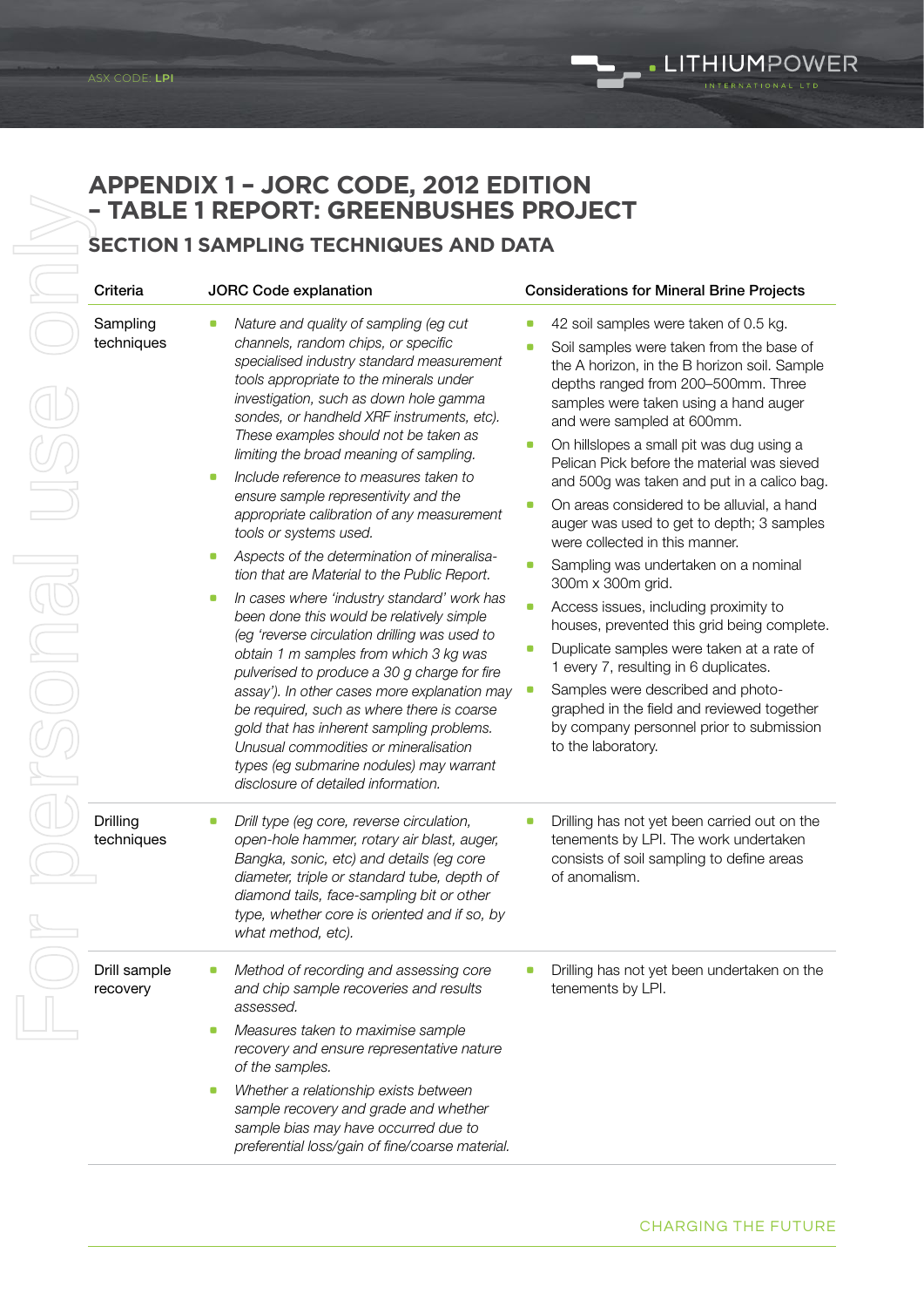

CHARGING THE FUTURE

. LITHIUMPOWER

lower level of repeatability. The detection limit for Tantalum in the UltraFine process

is 0.001 ppm Ta.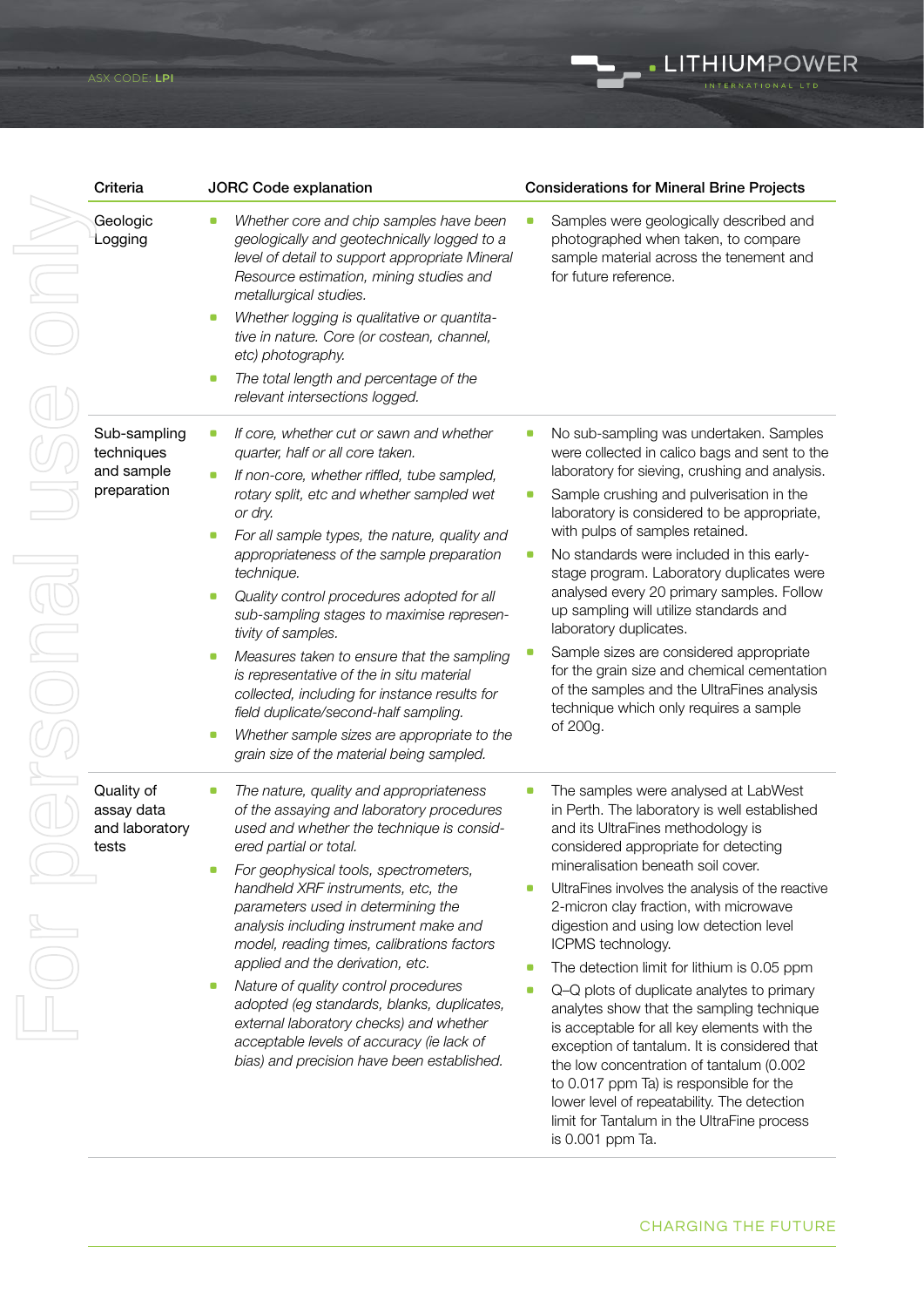| Criteria                                                         | <b>JORC Code explanation</b>                                                                                                                                                                                                                                                                                                                                                                       | <b>Considerations for Mineral Brine Projects</b>                                                                                                                                                                                                                                                                                                                                                                                                                        |
|------------------------------------------------------------------|----------------------------------------------------------------------------------------------------------------------------------------------------------------------------------------------------------------------------------------------------------------------------------------------------------------------------------------------------------------------------------------------------|-------------------------------------------------------------------------------------------------------------------------------------------------------------------------------------------------------------------------------------------------------------------------------------------------------------------------------------------------------------------------------------------------------------------------------------------------------------------------|
| Verification of<br>sampling and<br>assaying                      | The verification of significant intersections<br>0<br>by either independent or alternative<br>company personnel.<br>The use of twinned holes.<br>0<br>Documentation of primary data, data entry<br>0<br>procedures, data verification, data storage<br>(physical and electronic) protocols.<br>Discuss any adjustment to assay data.<br>o                                                          | Samples were described and photo-<br>graphed in the field and reviewed together<br>by company personnel prior to submission<br>to the laboratory.<br>Planned sampling will be undertaken to<br>verify these results and collect infill samples<br>to better define the area of elevated<br>geochemistry.<br>Spreadsheet data from the laboratory was<br>O)<br>imported directly to the database.<br>Sample pulps were retained for future<br>O<br>re-assay if required. |
| Location of<br>data points                                       | Accuracy and quality of surveys used to<br>locate drill holes (collar and down-hole<br>surveys), trenches, mine workings and<br>other locations used in Mineral Resource<br>estimation.<br>Specification of the grid system used.<br>Quality and adequacy of topographic<br>control.                                                                                                               | The sample sites were located with a<br>O<br>hand-held GPS in the field to $+/-$ 5 m.<br>The location is in GDA94 MGA Zone 50;<br>EPSG:28350.                                                                                                                                                                                                                                                                                                                           |
| Data spacing<br>and distribution                                 | Data spacing for reporting of Exploration<br>Results.<br>Whether the data spacing and distribution is<br>$\blacksquare$<br>sufficient to establish the degree of geological<br>and grade continuity appropriate for the<br>Mineral Resource and Ore Reserve estima-<br>tion procedure(s) and classifications applied.<br>Whether sample compositing has been<br>applied.                           | Samples were collected with a spacing<br>of 300 m on east-west lines.<br>Additional sampling will be undertaken<br>$\blacksquare$<br>to follow up elevated geochemistry.                                                                                                                                                                                                                                                                                                |
| Orientation of<br>data in relation<br>to geological<br>structure | Whether the orientation of sampling<br>achieves unbiased sampling of possible<br>structures and the extent to which this is<br>known, considering the deposit type.<br>If the relationship between the drilling<br>O<br>orientation and the orientation of key<br>mineralised structures is considered to have<br>introduced a sampling bias, this should be<br>assessed and reported if material. | The samples were taken at surface.<br>The bedrock is expected to be strongly<br>folded and faulted.<br>The structure is considered to be roughly<br>north-south; the orientation of the sampling<br>grid has not introduced sampling bias.                                                                                                                                                                                                                              |
| Sample<br>security                                               | The measures taken to ensure sample<br>۰<br>security.                                                                                                                                                                                                                                                                                                                                              | Samples were stored in a locked shed in<br>Donnybrook following collection in the field.<br>Samples were then transported to the<br>laboratory.                                                                                                                                                                                                                                                                                                                         |
| Audits or                                                        | The results of any audits or reviews                                                                                                                                                                                                                                                                                                                                                               | No audits or reviews have been conducted                                                                                                                                                                                                                                                                                                                                                                                                                                |

*of sampling techniques and data.*

reviews

LITHIUMPOWER

at this point in time.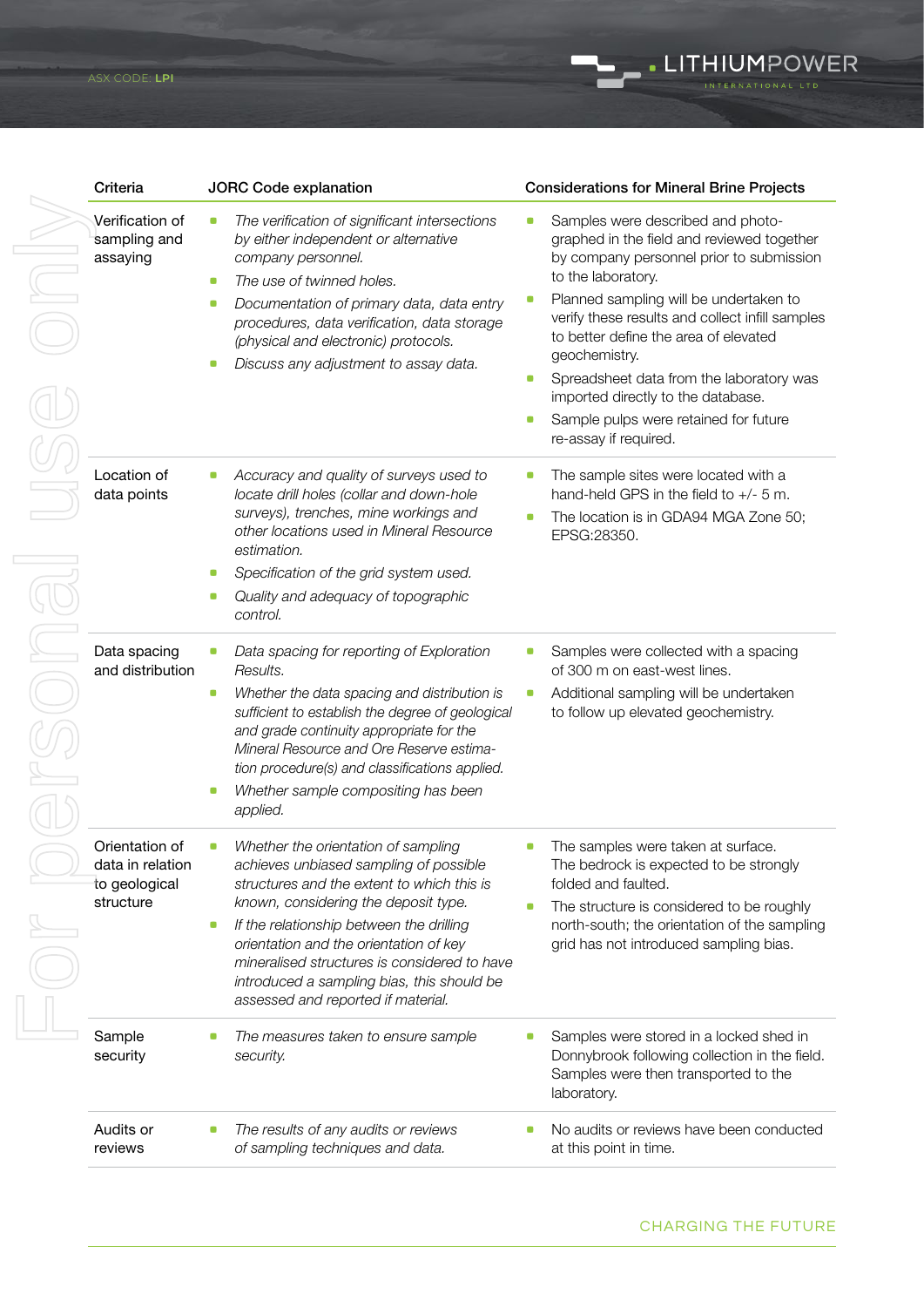#### **APPENDIX 1 – JORC CODE, 2012 EDITION – TABLE 1 REPORT: GREENBUSHES PROJECT**

| Criteria                                         | <b>JORC Code explanation</b>                                                                                                                                                                                                                                                                                                                                                                                                                            | <b>Considerations for Mineral Brine Projects</b>                                                                                                                                                                                                                                                                                       |
|--------------------------------------------------|---------------------------------------------------------------------------------------------------------------------------------------------------------------------------------------------------------------------------------------------------------------------------------------------------------------------------------------------------------------------------------------------------------------------------------------------------------|----------------------------------------------------------------------------------------------------------------------------------------------------------------------------------------------------------------------------------------------------------------------------------------------------------------------------------------|
| Mineral<br>tenement<br>and land<br>tenure status | Type, reference name/number, location<br>۰<br>and ownership including agreements or<br>material issues with third parties such as joint<br>ventures, partnerships, overriding royalties,<br>native title interests, historical sites, wilderness<br>or national park and environmental settings.<br>The security of the tenure held at the time of<br>0<br>reporting along with any known impediments<br>to obtaining a licence to operate in the area. | The samples were taken from E70/4774<br>which is 100% owned by Lithium Power WA<br>holdings Pty Ltd, a wholly owned subsidiary<br>of Lithium Power International Ltd.<br>$\bullet$<br>The tenement is located in Balingup and<br>Bridgetown area of SW Western Australia.<br>The tenements are fully granted to LPI.<br>$\blacksquare$ |
| Exploration<br>done by other<br>parties          | Acknowledgment and appraisal of<br>O<br>exploration by other parties.                                                                                                                                                                                                                                                                                                                                                                                   | <b>NA</b><br>O                                                                                                                                                                                                                                                                                                                         |
| Geology                                          | Deposit type, geological setting and style of<br>O<br>mineralisation.                                                                                                                                                                                                                                                                                                                                                                                   | The target mineralisation is lithium<br>O<br>associated with pegmatites emplaced into<br>amphibolite units along the Donnybrook<br>Bridgetown shear zone.<br>The Greenbushes mine (owned by Albemarle<br>0<br>and Tianqui) is located in this setting and is<br>the world's largest high-grade lithium mine.                           |
| Drill hole<br>Information                        | A summary of all information material to<br>the understanding of the exploration results<br>including a tabulation of the following<br>information for all Material drill holes:                                                                                                                                                                                                                                                                        | No drilling has been undertaken at the<br>o<br>project by LPI yet. Work to date has<br>consisted of geological mapping, magnetic<br>survey, Ground Penetrating Radar survey,                                                                                                                                                           |
|                                                  | easting and northing of the drill hole collar<br>$\Box$                                                                                                                                                                                                                                                                                                                                                                                                 | rock, laterite and soil sampling and evalua-                                                                                                                                                                                                                                                                                           |
|                                                  | elevation or RL (Reduced Level -<br>$\Box$<br>elevation above sea level in metres)<br>of the drill hole collar                                                                                                                                                                                                                                                                                                                                          | tion of historical data.                                                                                                                                                                                                                                                                                                               |
|                                                  | dip and azimuth of the hole                                                                                                                                                                                                                                                                                                                                                                                                                             |                                                                                                                                                                                                                                                                                                                                        |
|                                                  | down hole length and interception depth                                                                                                                                                                                                                                                                                                                                                                                                                 |                                                                                                                                                                                                                                                                                                                                        |
|                                                  | hole length.<br>O                                                                                                                                                                                                                                                                                                                                                                                                                                       |                                                                                                                                                                                                                                                                                                                                        |
|                                                  | If the exclusion of this information is justified<br>O<br>on the basis that the information is not<br>Material and this exclusion does not detract<br>from the understanding of the report, the<br>Competent Person should clearly explain<br>why this is the case.                                                                                                                                                                                     |                                                                                                                                                                                                                                                                                                                                        |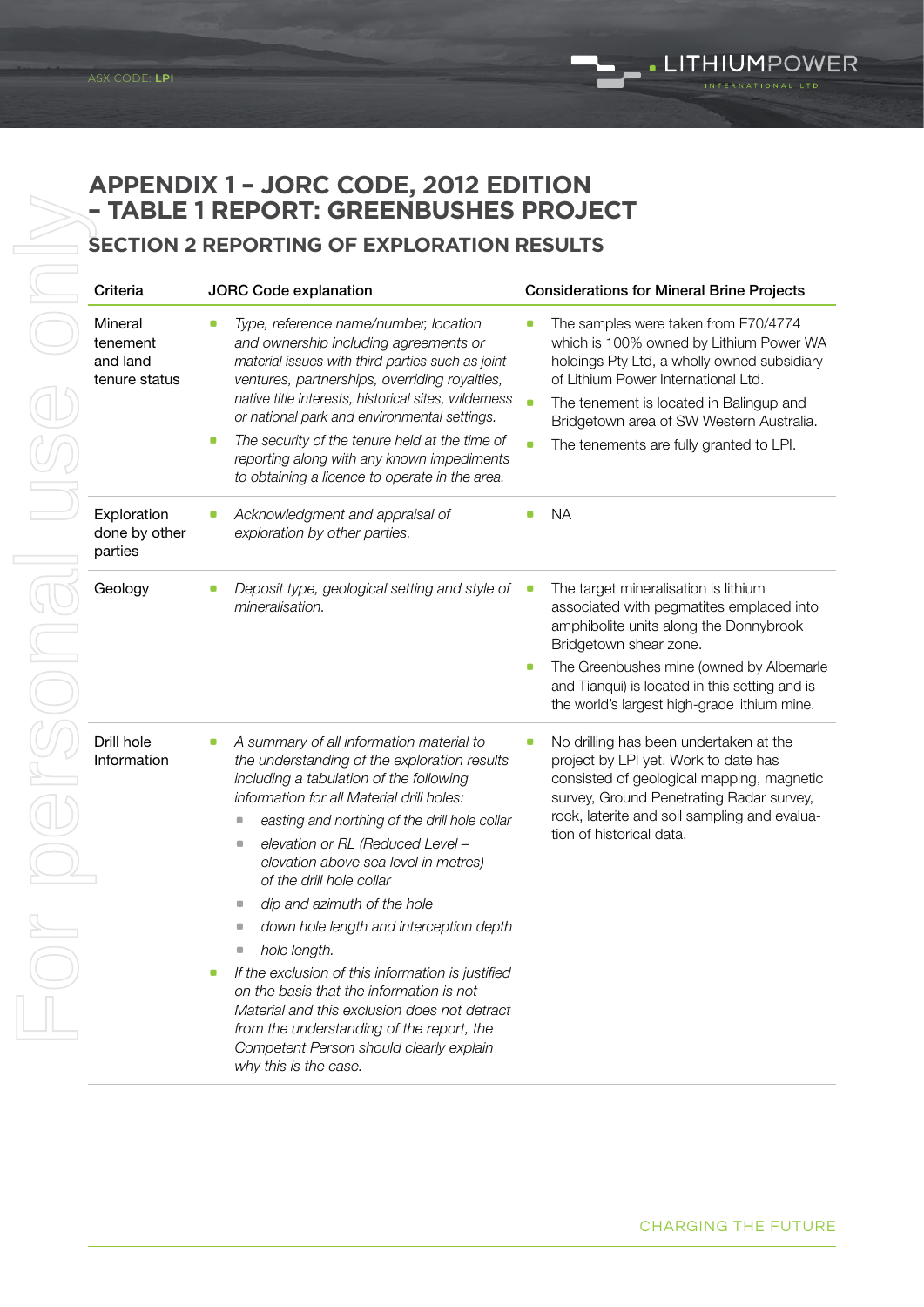| Criteria                                                                        | <b>JORC Code explanation</b>                                                                                                                                                                                                                                                                                                                                                                                                                                                                                                                                                                                                 | <b>Considerations for Mineral Brine Projects</b>                                                                                                                                                                                                                               |
|---------------------------------------------------------------------------------|------------------------------------------------------------------------------------------------------------------------------------------------------------------------------------------------------------------------------------------------------------------------------------------------------------------------------------------------------------------------------------------------------------------------------------------------------------------------------------------------------------------------------------------------------------------------------------------------------------------------------|--------------------------------------------------------------------------------------------------------------------------------------------------------------------------------------------------------------------------------------------------------------------------------|
| Data<br>aggregation<br>methods                                                  | In reporting Exploration Results, weighting<br>0<br>averaging techniques, maximum and/or<br>minimum grade truncations (eg cutting of<br>high grades) and cut-off grades are usually<br>Material and should be stated.<br>Where aggregate intercepts incorporate<br>O<br>short lengths of high grade results and longer<br>lengths of low grade results, the procedure<br>used for such aggregation should be stated<br>and some typical examples of such aggrega-<br>tions should be shown in detail.<br>The assumptions used for any reporting<br>$\blacksquare$<br>of metal equivalent values should be<br>clearly stated. | Samples have been geochemically<br>analysed separately. Results have been<br>used as reported by the laboratory and not<br>aggregated/combined.<br>Samples were mostly taken from individual<br>holes dug with a pelican pick; with three<br>samples taken using a hand auger. |
| Relationship<br>between<br>mineralisation<br>widths and<br>intercept<br>lengths | These relationships are particularly impor-<br>۰<br>tant in the reporting of Exploration Results.<br>If the geometry of the mineralisation with<br>$\blacksquare$<br>respect to the drill hole angle is known, its<br>nature should be reported.<br>If it is not known and only the down hole<br>o<br>lengths are reported, there should be a<br>clear statement to this effect (eg 'down hole<br>length, true width not known').                                                                                                                                                                                            | No drilling has been conducted on the<br>project to date by LPI.                                                                                                                                                                                                               |
| Diagrams                                                                        | Appropriate maps and sections (with scales)<br>and tabulations of intercepts should be<br>included for any significant discovery being<br>reported These should include, but not<br>be limited to a plan view of drill hole collar<br>locations and appropriate sectional views.                                                                                                                                                                                                                                                                                                                                             | A map showing the location of the samples<br>taken at the Blackwood Prospect and corre-<br>sponding lithium values (ppm) is presented<br>as Figure 1 in the text of this announcement.                                                                                         |
| Balanced<br>reporting                                                           | Where comprehensive reporting of all<br>Exploration Results is not practicable,<br>representative reporting of both low and<br>high grades and/or widths should be<br>practiced to avoid misleading reporting of<br><b>Exploration Results.</b>                                                                                                                                                                                                                                                                                                                                                                              | The values of the key element lithium are<br>shown in Figure 1.<br>These preliminary results are from the early<br>stages of exploration.                                                                                                                                      |
| Other<br>substantive<br>exploration<br>data                                     | Other exploration data, if meaningful and<br>material, should be reported including (but<br>not limited to): geological observations;<br>geophysical survey results; geochemical<br>survey results; bulk samples - size and<br>method of treatment; metallurgical test<br>results; bulk density, groundwater, geotech-<br>nical and rock characteristics; potential<br>deleterious or contaminating substances.                                                                                                                                                                                                              | Exploration at Greenbushes has involved<br>geological mapping, rock, laterite and soil<br>sampling and is at a relatively early stage.                                                                                                                                         |